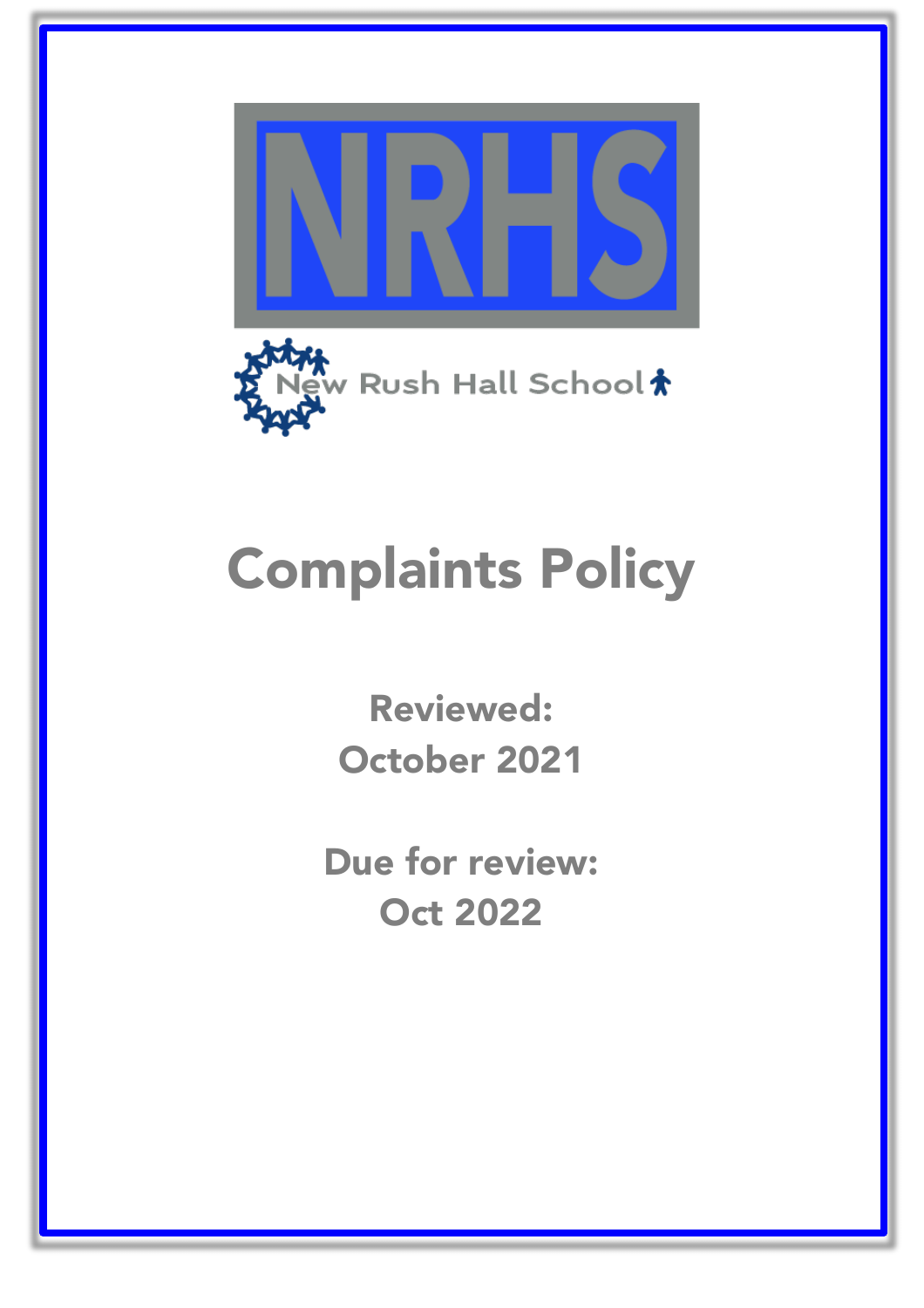# Contents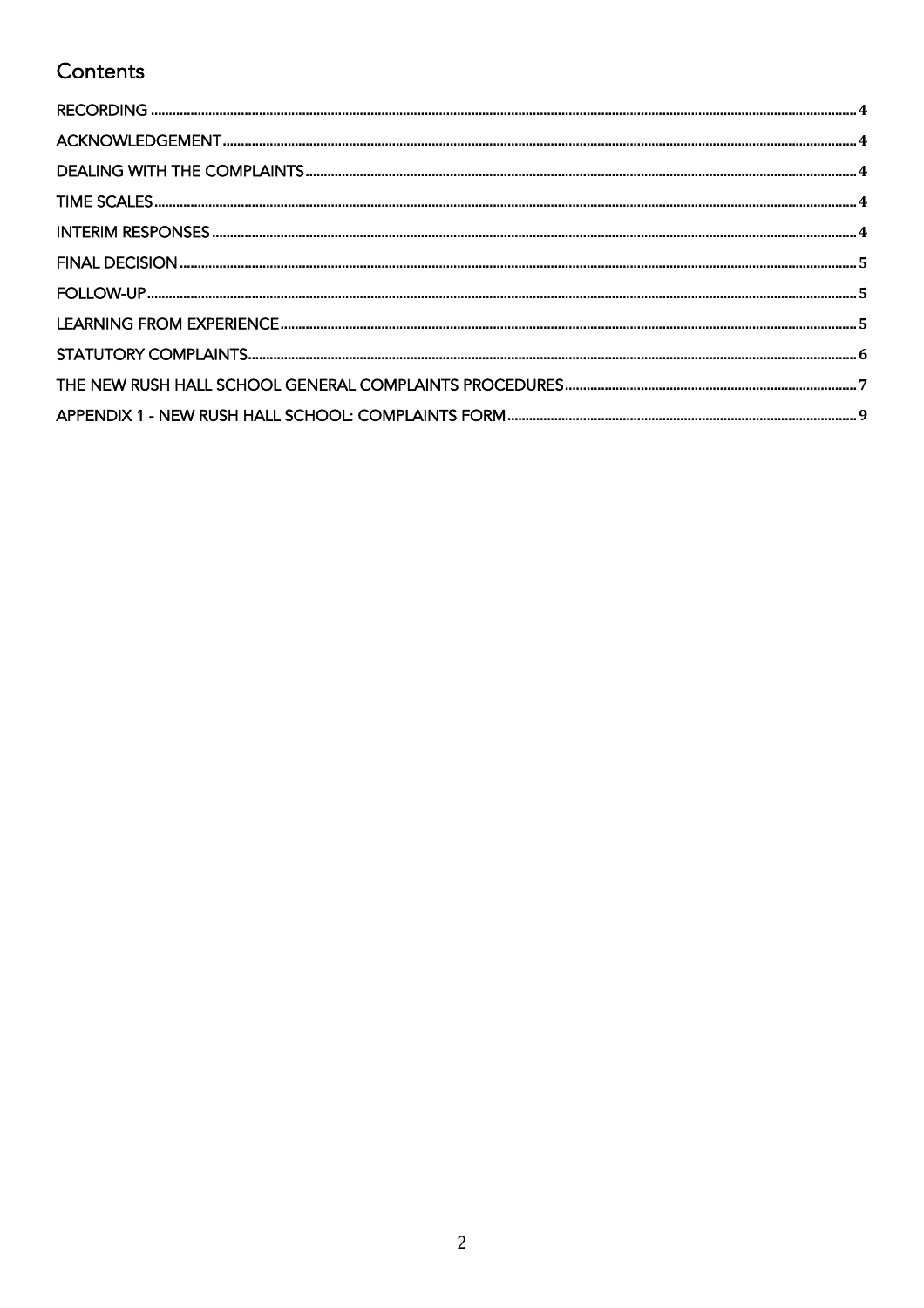Our school aims to meet its statutory obligations when responding to complaints from Parents/Carers of pupils at the school, and others. The purpose of this policy is to outline the procedures that will be adopted by the school in the event that it receives a complaint.

When responding to complaints, we aim to:

- Be impartial and non-adversarial.
- Facilitate a full and fair investigation by an independent person or panel, where necessary.
- Address all the points at issue and provide an effective and prompt response.
- Respect complainants' desire for confidentiality.
- Treat complainants with respect and courtesy.

- Ensure that any decisions we make are lawful, rational, reasonable, fair and proportionate, in line with the principles of administrative law.

- Keep complainants informed of the progress of the complaints process.
- Consider how the complaint can feed into school improvement evaluation processes.

We try to resolve concerns or complaints by informal means wherever possible. Where this is not possible, formal procedures will be followed.

The school will aim to give the complainant the opportunity to complete the complaints procedure in full. To support this, we will ensure we publicise the existence of this policy and make it available on the school website. Throughout the process, we will be sensitive to the needs of all parties involved, and make any reasonable adjustments needed to accommodate individuals.

There will be many occasions when concerns can be resolved through the class teacher or school secretary as a matter of routine. Where a complainant is dissatisfied after the initial contact and wishes to take the matter further, the first approach should be to advise the Deputy Headteacher who will initiate an investigation as appropriate. For serious matters the Deputy Headteaher may refer the matter directly to the Headteacher.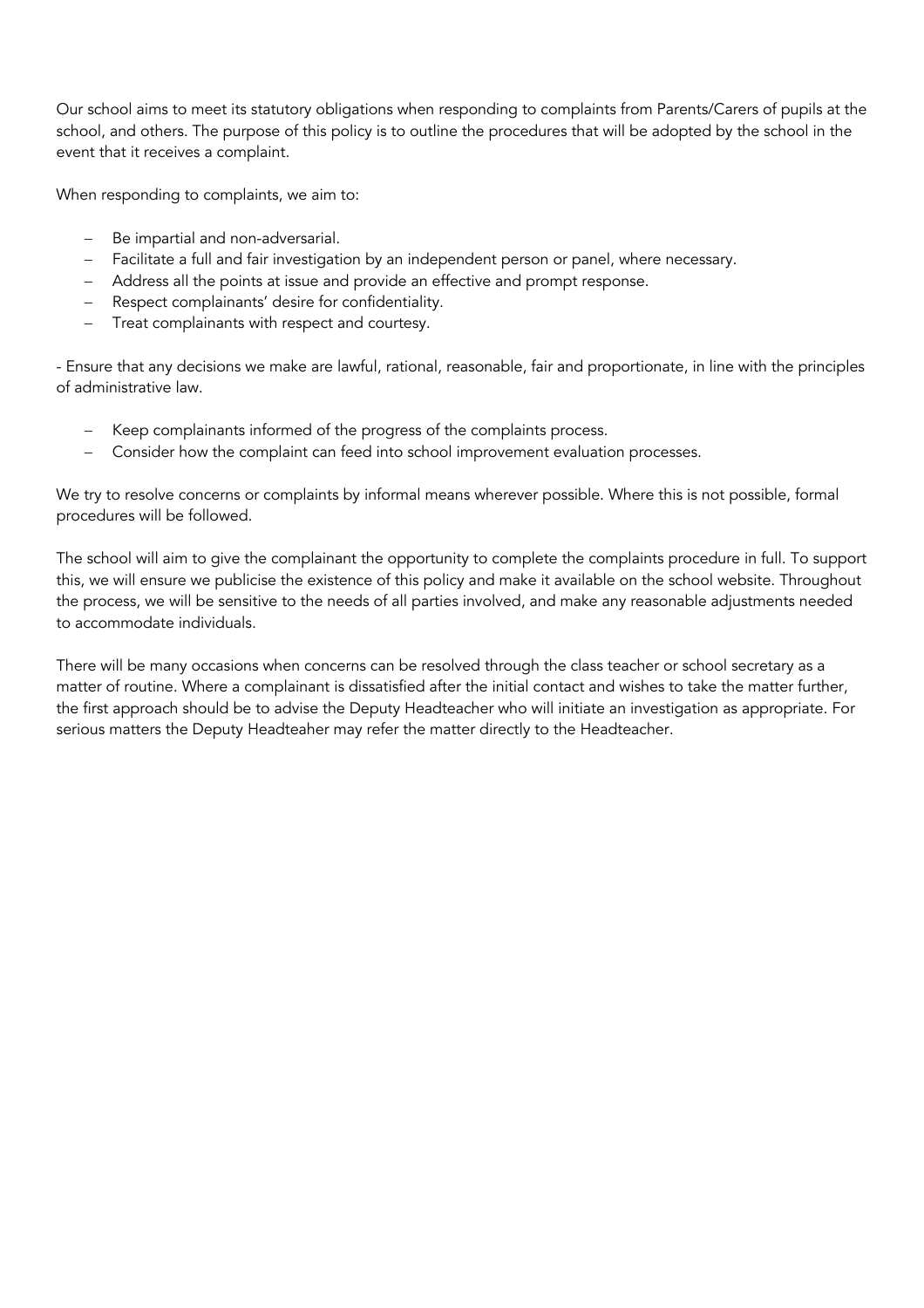# RECORDING

The school will record all complaints and their progress, including information about actions taken at all stages, the stage at which the complaint was resolved, and the final outcome. The records will also include copies of letters and emails, and notes relating to meetings and phone calls. The complaints records are logged and managed by the Deputy Headteacher. The Headteacher will monitor complaints received once a term.

# ACKNOWLEDGEMENT

Upon receipt of a complaint, an immediate judgment needs to be taken as to whether a full response can be given within 10 working days. If so, an acknowledgement may not be necessary. If, however, time is needed to investigate the concern and it is unlikely that a full reply can be framed within 10 days, then an acknowledgement should be sent to the complainant within 3 days explaining who is dealing with the complaint and when they can expect a full reply.

# DEALING WITH THE COMPLAINTS

Consideration needs to be given to sources of information and advice to enable the investigations to be completed. It may just be the class teacher or it could be other agencies or support as appropriate e.g. the Educational Psychologist or Human Resources may need to be consulted.

A judgement about whether a meeting with the complainant could prove useful will need to be made on receipt of the complaint.

Meeting the complaint could be beneficial:

- Where more than one issue is involved.
- Where there appear to be problems over communication.
- To seek clarification/evidence.

#### TIME SCALES

It is intended that (subject to the initial review of the complaint as mentioned under 'Acknowledgement' above) a 10 day turn-round is appropriate for a full response to a complaint received.

The complainant must raise the complaint within 3 months of the incident. If the complaint is about a series of related incidents, they must raise the complaint within 3 months of the last incident. We will consider exceptions to this time frame in circumstances where there were valid reasons for not making a complaint at that time and the complaint can still be investigated in a fair manner for all involved.

When complaints are made out of term-time, or during a weekend or public holiday, we will consider them to have been received on the next school day.

If at any point we cannot meet the time scales we have set out in this policy, we will:

- Set new time limits with the complainant.
- Send the complainant details of the new deadline and explain the delay.

#### INTERIM RESPONSES

In cases where it will not be possible to provide a full reply within 10 days (see 'Acknowledgement' heading above) an indication should be given as to when a reply will be sent That deadline should be realistic and achievable and should normally be within a 4 week period. If, for whatever reason, a response is not possible during the 4 week period, an interim response should be sent to the complainant explaining the reasons for the delay (perhaps the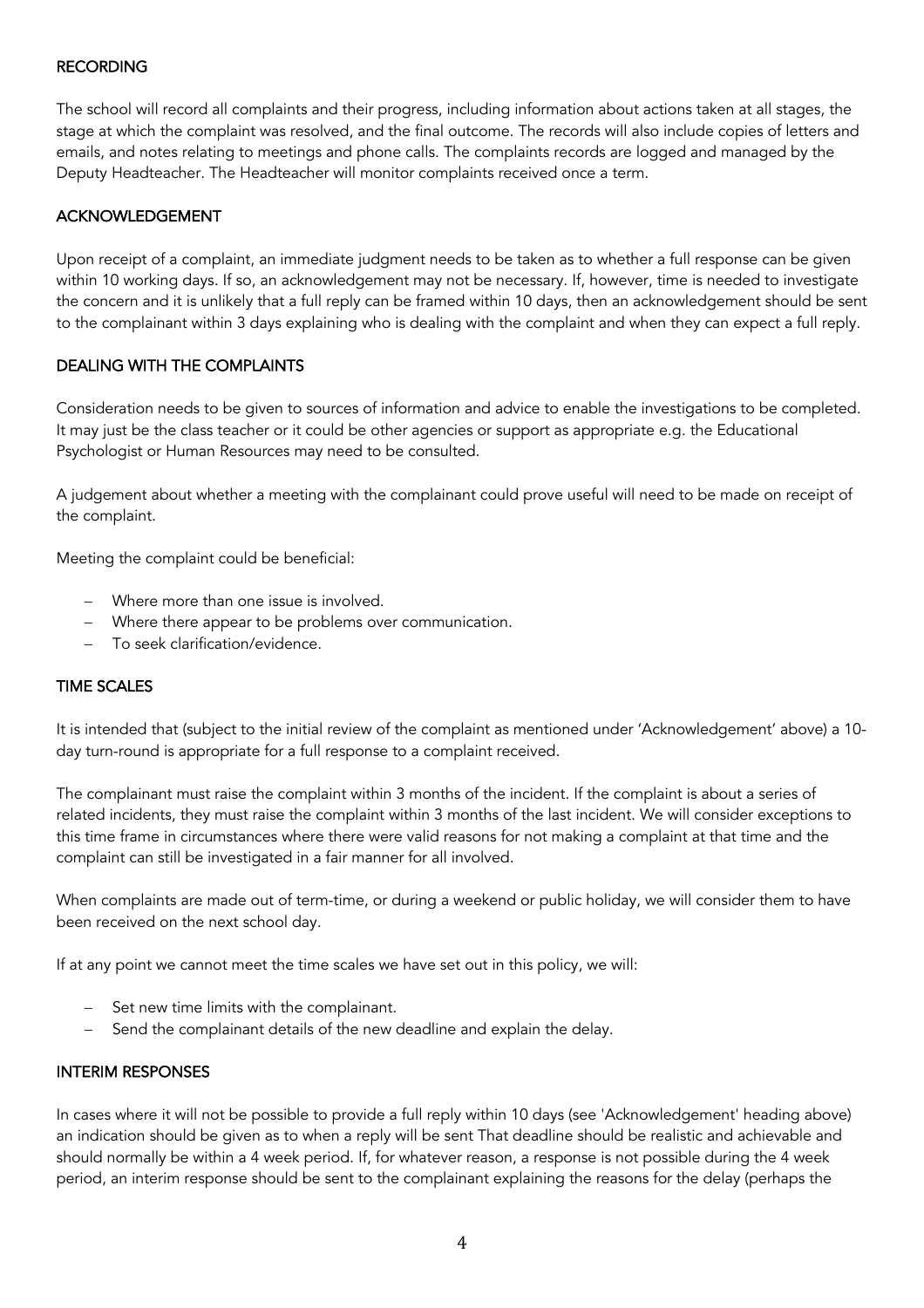complexity of the case or the need to seek advice from other agencies), explaining progress to date and offering a revised deadline.

# FINAL DECISION

If the final outcome is conveyed orally to the complainant, it may be confirmed in writing this in writing to ensure that a clear explanation of the final decision is provided. Lack of explanation is often a grievance in itself. The Deputy Headteacher or Headteacher will decide the most appropriate way of communicating and explaining the decision.

# FOLLOW-UP

The school will seek to follow-up the decision with the complainant, as appropriate.

#### LEARNING FROM EXPERIENCE

If the whole procedure is to be seen as constructive it is important to see whether any lessons can be learnt and improvements made, e.g. better communication links, change to work patterns, etc. An established pattern of complaints can also be invaluable in identifying areas for attention. By being prepared to change and make improvements in this way, the school will become more effective, more trusted and feel a closer part of the community.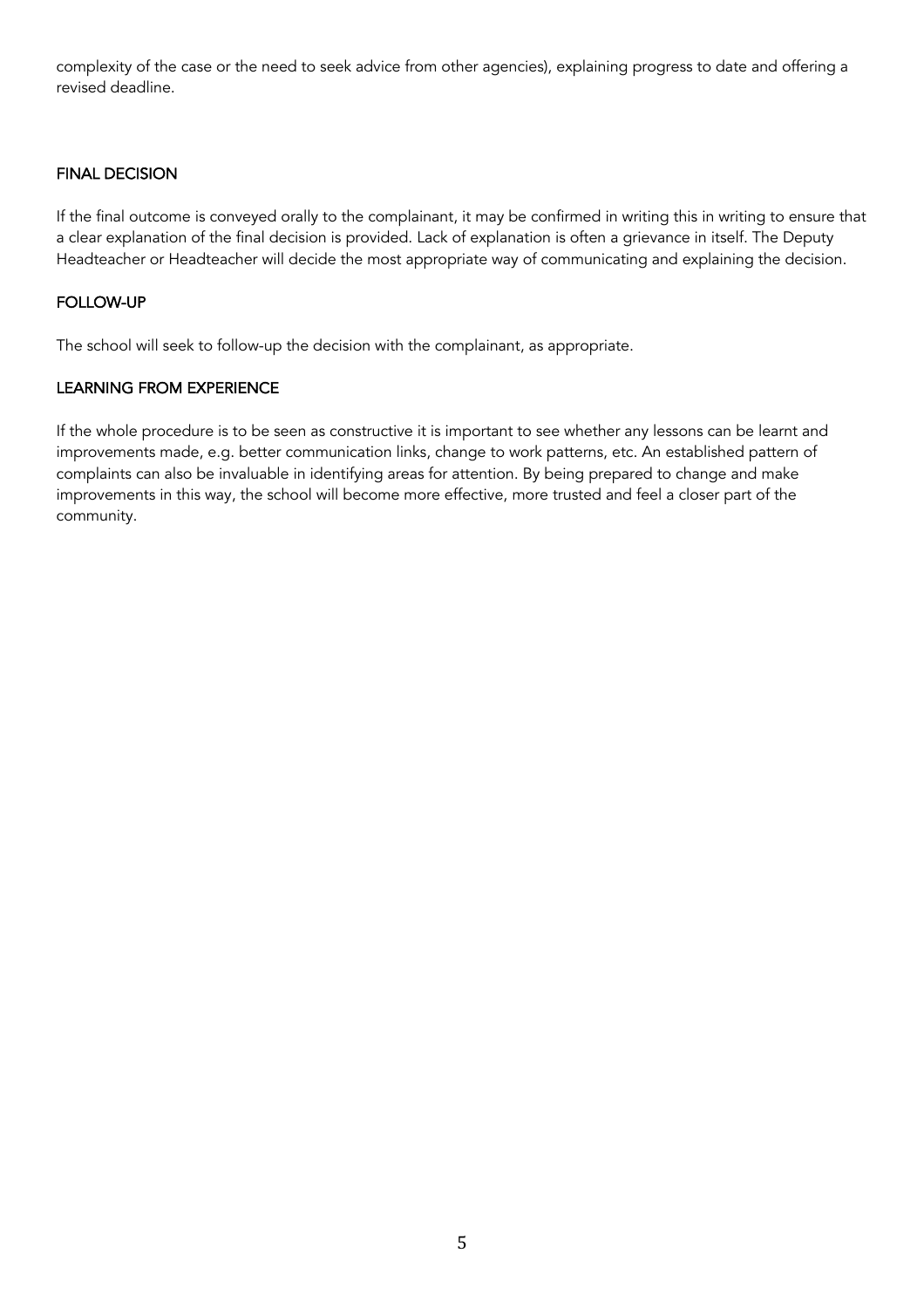# STATUTORY COMPLAINTS

The following list identifies those matters which are outside the scope of the school's own complaints procedure. These are matters where there are separate statutory processes which must be followed:

- I. Admissions.
- 2. School re-organisation proposals.
- 3. Statutory Assessments of Special Educational Needs
- 4. Child Protection and Safeguarding matters.
- 5. Exclusions.
- 6. Complaints about the content of the curriculum.
- 7. Home to School Transport.
- 8. Whistleblowing.
- 9. Staff grievances.
- 10. Staff discipline

If the complainant is unsatisfied with the outcome of the school's complaints procedure, they can refer their complaint to the School Complaints Unit (SCU), which investigates complaints relating to maintained schools on behalf of the Secretary of State.

The SCU will not re-investigate the matter of the complaint. It will look at whether the school's Complaints Policy and any other relevant statutory policies that the school holds were adhered to. The SCU also looks at whether the school's statutory policies adhere to education legislation. It may direct the school to re-investigate the complaint where it is clear the school has acted unlawfully or unreasonably.

For more information or to refer a complaint, see the following webpage:

#### https://www.gov.uk/complain-about-school

We will include this information in the outcome letter to complainants.

This document meets the requirements of section 29 of the Education Act 2002, which states that schools must have and make available a procedure to deal with all complaints relating to their school and to any community facilities or services that the school provides.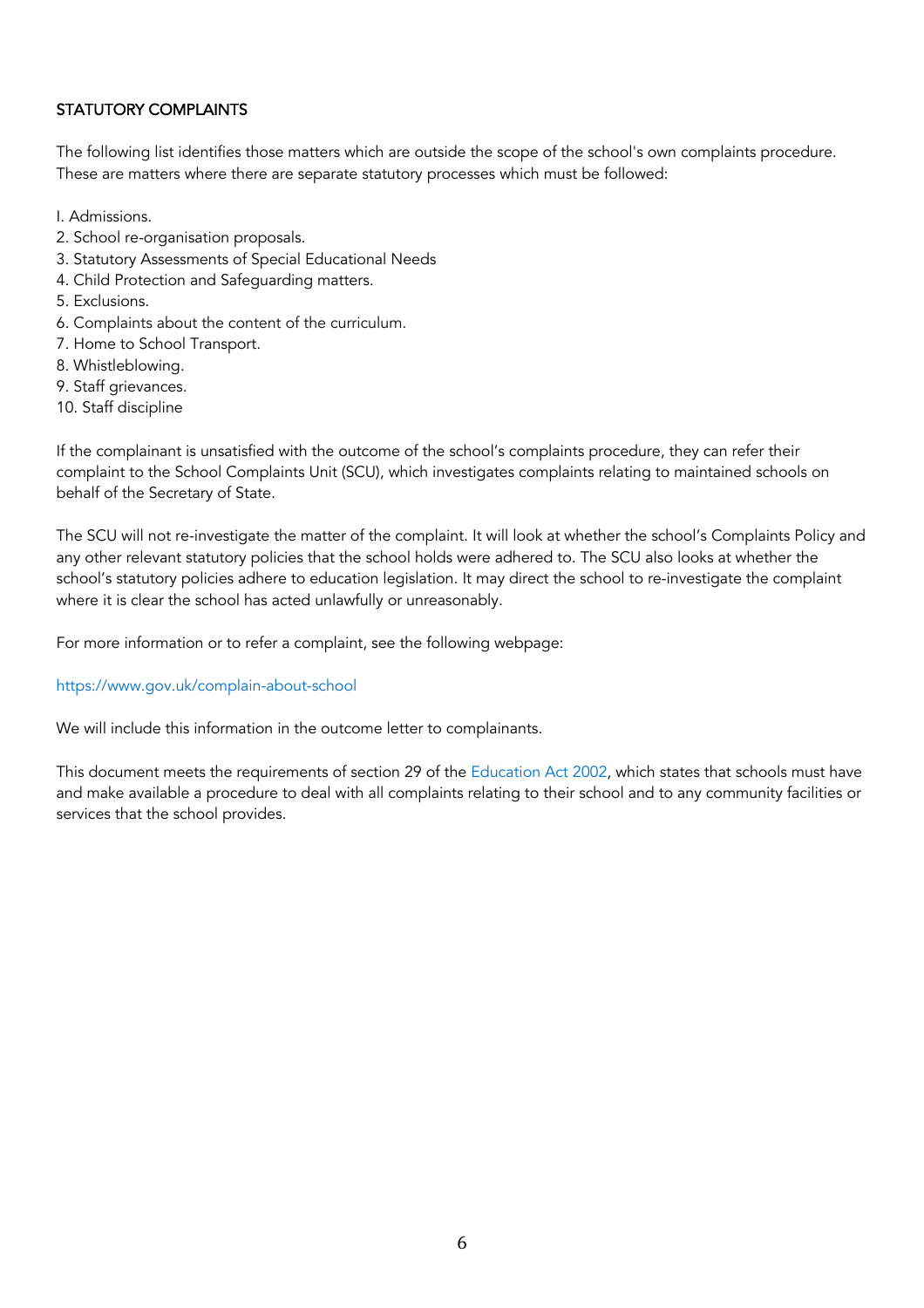# THE NEW RUSH HALL SCHOOL GENERAL COMPLAINTS PROCEDURES

# FIRST (INFORMAL) STAGE

The complainant should raise the complaint as soon as possible with the relevant member of staff, Head of Department or Deputy Headteacher, as appropriate, either in person or by letter, telephone or email. If the complainant is unclear who to contact or how to contact them, they should contact the school office by phone – 0208 501 3951 or email – admin@nrhs.redbridge.sch.uk

If it is difficult discussing the matter with the relevant teacher, the Deputy Headteacher will suggest another member of staff.

If the complaint concerns the Deputy Headteacher the matter will be referred to the Headteacher, and if it concerns the Headteacher it will be referred to the Chair of the Governing Body. The school may adapt these procedures depending on whom the complaint is against, to ensure fairness to the complainant.

After investigating, a response will be given, where possible (and subject as above) within 10 school days.

If you are not satisfied with the response, you may send a written complaint to the school within 10 school days of receiving the response.

#### FORMAL Stage 1

Formal complaints can be raised by letter or email/ over the phone/ in person/ by a third party acting on behalf of the complainant

Written complaints should be made on the form provided (see attached). The school will write to you within 3 school days, where possible, to say they have received your written complaint. Staff will then investigate.

The Deputy Headteacher or Headteacher will then write to you with her/his decision where possible (and subject as above), within 10 school days of receiving your complaint.

#### FORMAL Stage 2

If you are not satisfied with the Stage 1 decision you may, within 10 days of receiving that decision, complain in writing to the Chair of Governors who will discuss it with the Headteacher or Deputy Headteacher before taking any action.

The Chair will write to you within 3 school days, where possible, and investigate your complaint.

After this the Chair will write to you within 10 school days, where possible, (and subject as above) with his/her decision.

#### FORMAL Stage 3

If you are not happy with this decision, you should write to the Clerk to the Governors.

The Governing Body Complaints Committee will meet within 20 school days. The Complaints Committee will consist of the first 3 members of the Governing Body available, who have not had previous direct involvement in the complaint or complaint stages. These individuals will be given access to the existing record of the complaint's progress and will select a panel chair from amongst themselves.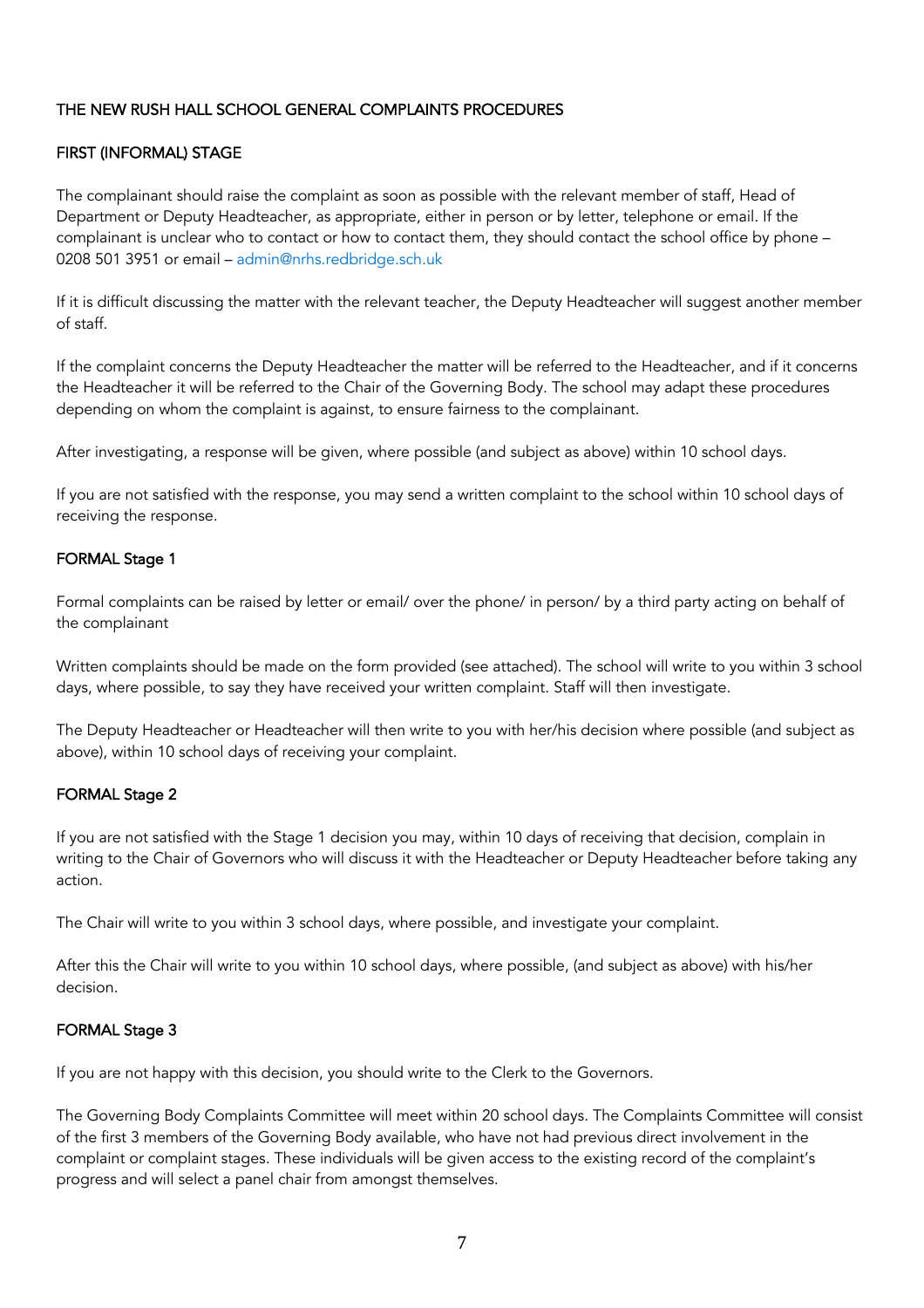If not enough impartial Governors are available, we will seek panel members from other schools or services within the New Rush Hall Group or the Local Authority (LA). We will make sure the Governors we source are suitably skilled and are independent and impartial.

You, the Headteacher and the Chair of Governors will be invited to attend this meeting at least 10 school days before it happens. This meeting will discuss whether to agree or not with the Headteacher or Chairman's decisions.

Everyone at this meeting will receive in writing the decision and recommendations of the Complaints Committee within 5 school days. The Committee's decision is final.